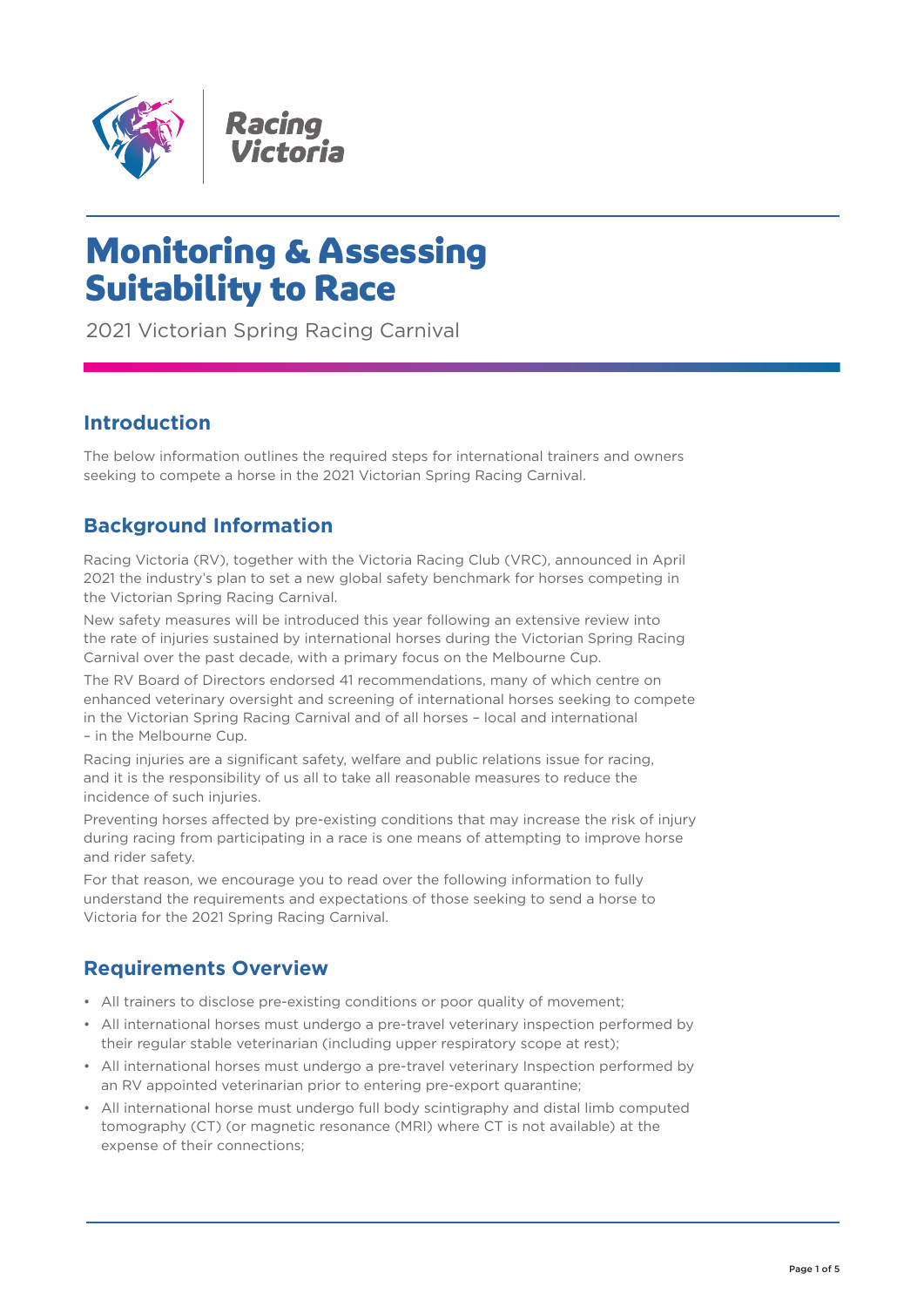- Upon receipt of the pre-travel inspections / declaration, RV may require that further reasonable examinations and or diagnostic procedures be performed to investigate any concerns and that a further report be submitted to the RV veterinary services department;
- All international horses must undergo a pre-departure veterinary inspection, during pre-export quarantine, performed by an RV appointed veterinarian;
- All international horses must undergo a post-arrival veterinary inspection with the attending Australian veterinarian and an RV veterinarian;
- All international horses must undergo biweekly veterinary Inspections with the attending Australian veterinarian and an RV veterinarian;
- All international horses running in any race in Victoria, including the Cox Plate, Caulfield Cup, and Melbourne Cup must undergo CT scan as directed by RV before they can participate in that race and each subsequent race;
- Horses may be required to undergo on-course pre-race veterinary inspections;
- The process for requests for further examinations and diagnostic procedures;
- What constitutes an official inspection; and
- Official samples (blood or urine) may be collected 'in-training' and on raceday (pre and or post-race).

RV's aim is to work with stables to establish the baseline condition of the horse. This is to assist RV veterinarians responsible for monitoring horses and performing pre-race inspections to understand any veterinary issues the horse may have so that an informed decision on the horse's suitability to race can be made at the time of pre-race veterinary inspections.

#### **Veterinary Inspections**

The objective of veterinary inspections is to ensure, as far as possible, that all horses participating in the Victorian Spring Racing Carnival are in a suitable condition to do so, and that their wellbeing and performance will not be compromised by pre-existing injury, illness or degenerative conditions.

## **Disclosure of pre-existing conditions or poor quality of movement**

RV Stewards require and direct trainers or their representative to inform the RV Veterinary Services team of any horses that have an unusual gait, poor quality of movement, or chronic low grade injury, or any other physical condition that may attract the attention of an RV Veterinarian examining the horse.

In addition, RV Stewards require and direct trainers to inform them of any training setbacks a horse may have recently suffered. This is to ensure that opportunity is provided to consult with the trainer and or the attending veterinarians and if necessary, to perform a preliminary assessment of the horse and or request additional diagnostic tests.

RV Stewards expect transparent reporting with respect to the health and soundness of all racehorses, especially any condition that may affect the racing performance of a horse.

Trainers must report to RV Stewards any injury, deterioration of any pre-existing condition, illness or any other condition which has the potential to affect the racing performance of a horse or, which causes a horse to miss a scheduled training session, as soon as is practicable.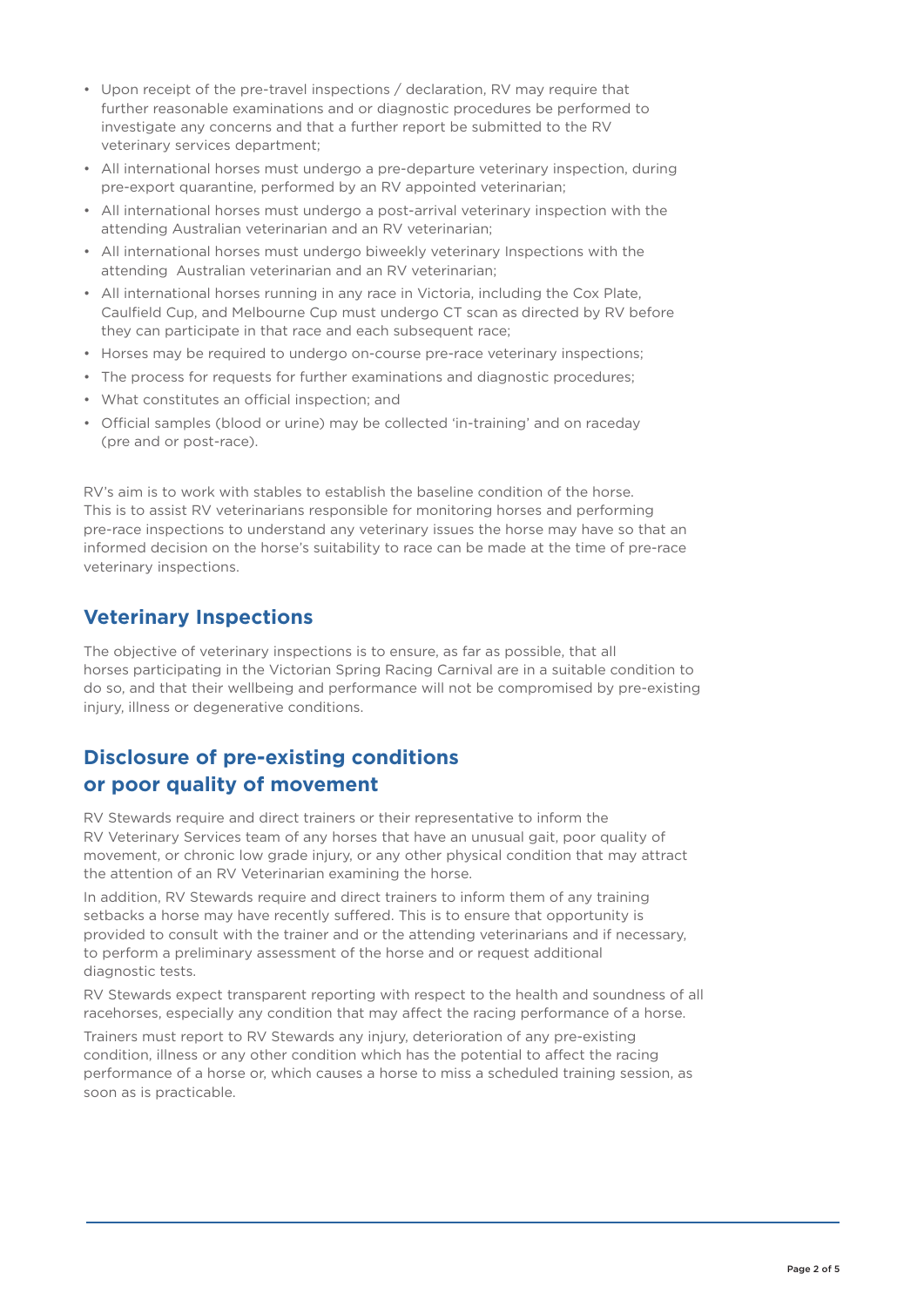# **Pre-travel veterinary inspection**

Pre-travel veterinary inspections are undertaken and declarations submitted to ensure, as far as possible, that the horse is not affected by any pre-existing condition and provides an opinion that the horse is, at the time of examination, in a suitable condition to travel and race in Victoria.

#### **The pre-travel veterinary inspections and declarations include:**

1. A medication and treatment declaration, veterinary history declaration and veterinary inspection and certification of suitability to travel and race by the regular stable veterinarian. This inspection is required 42 to 14 days (six weeks to two weeks) prior to entering Pre-Export Quarantine (PEQ) (Part A).

This includes;

- a. Report of an endoscopy of the horse's upper respiratory tract at rest;
- b. Submission of two satisfactory radiographs of each of the horse's four fetlocks. (see Instructions for Veterinarians); and
- c. Submission of two satisfactory videos of the horse trotting towards and away from the camera in a straight line on a firm level surface.

The video of the horse trotting will require suitable lighting, a steady trot, on a loosely held lead and consists of a trot up of at least 20 metres in length. Additionally, it includes a video record of a trot up in both directions on a circle of at least 10 meters radius, with the camera at the centre of the circle. (see Instructions for Veterinarians).

2. A veterinary inspection and certification of suitability to travel and race, at that time, by a veterinarian appointed by RV from the trainer's local racing jurisdiction (i.e. British Horseracing Authority or Irish Horseracing Regulatory Board ) 42 to 14 days prior to entering PEQ (Part B).

This examination is to be performed under raceday conditions, that is, no raceday prohibited substances are to be present in the horse's system. This is to ensure that horses are presented for examination without medication or other drugs having an effect and so altering the results of the examination.

To establish whether a prohibited substance is present, official samples may be taken from horses presented for a veterinary inspection for suitability to travel and race. Screening findings for any substances detected, will be cross referenced with the appropriate medication declaration form. If a substance which is prohibited on raceday under the Australian and RV's Rules of Racing is identified in an official sample taken from a horse which is presented, the examination findings may be disregarded.

This RV appointed veterinarian inspection will include palpation, auscultation and video trot with the same requirements as outlined above in Item 1.

3. Submission of diagnostic images obtained from full body scintigraphy and CT (or MRI where CT is not available) of distal (lower) limbs, 42 to 14 days prior to entering PEQ. Images will be reviewed by a panel of independent experts appointed by RV (Part C).

Upon receipt of the pre-travel inspections and declaration, RV may require that further reasonable examinations and/or diagnostic procedures be performed to investigate any concerns and that a further report be submitted to the RV veterinary services team.

4. A veterinary inspection and certification of suitability to travel and race by a veterinarian appointed by RV undertaken during the horses PEQ period (Part D). This examination will be in the same format as that above in Item 2.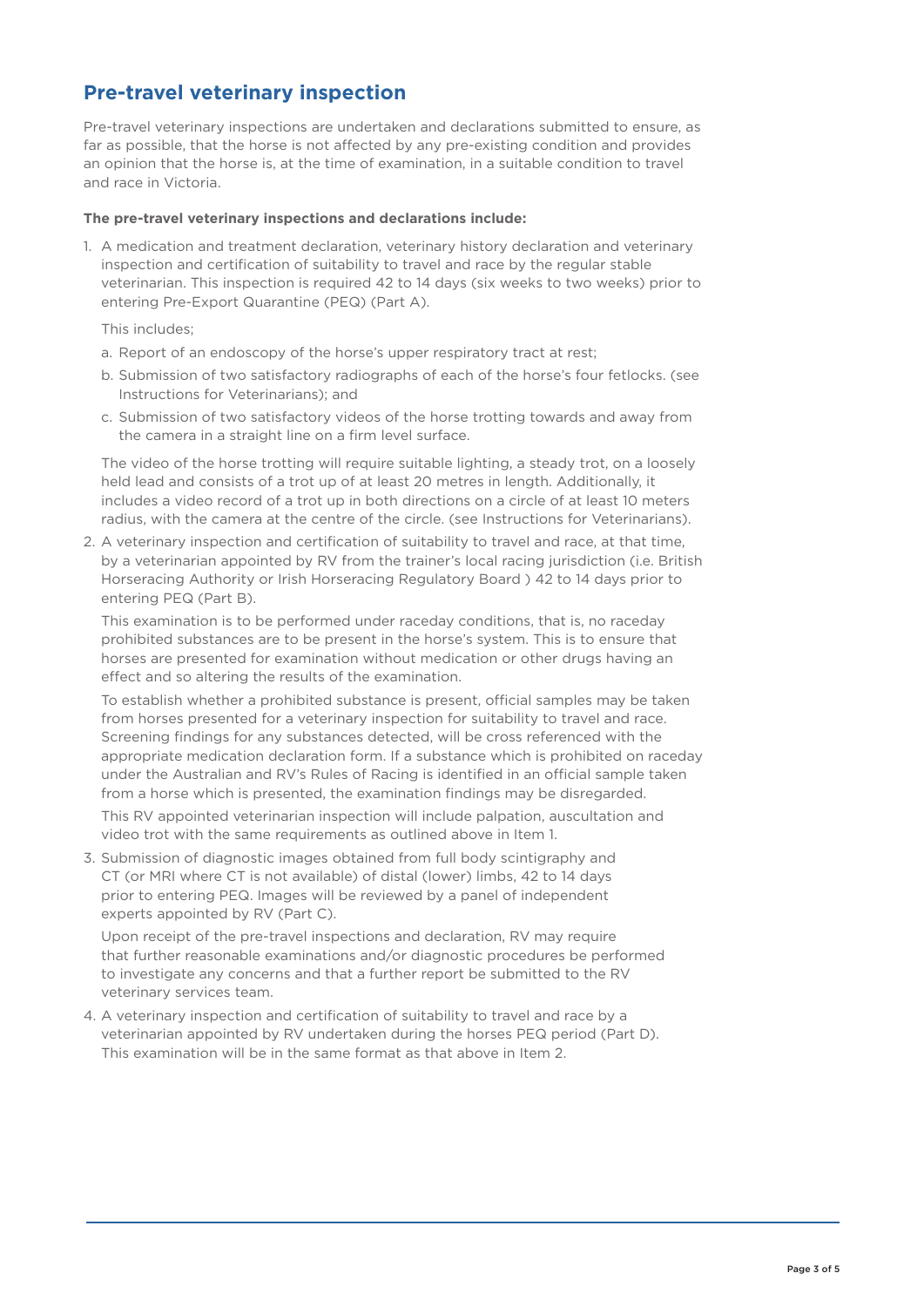# **Post-arrival veterinary inspection**

Post-arrival veterinary inspections will be performed on all horses at Werribee International Horse Centre (WIHC) by an RV Veterinarian and the attending veterinarian. The pre-travel veterinary inspections and declaration will be shared with the attending veterinarian.

This provides an opportunity to consult with the trainer and or the attending veterinarian and if necessary, to perform a preliminary assessment of the horse and/or request further reasonable examinations and diagnostic procedures, including but not limited to lameness examination with nerve blocks to localise the lameness, radiographs, ultrasound, scintigraphy or CT.

#### **Biweekly veterinary inspections**

All horses at WIHC will be inspected by an RV Veterinarian and the attending veterinarian twice a week, where practicable.

This is to ensure that opportunity is provided to consult with the trainer and or the attending veterinarians and if necessary, to perform a preliminary assessment of the horse and or request further reasonable examinations and diagnostic procedures, including but not limited to lameness examination with nerve blocks to localise the lameness, radiographs, ultrasound, scintigraphy, or CT.

#### **Trackwork monitoring**

All horses at WIHC will be required to use a track work monitoring system. Information collected will be shared with the relevant trainer of the horse and the RV Veterinary Service team. This information will not be made public.

Additional examinations and diagnostic procedures

An RV Veterinarian may require that further reasonable examinations and diagnostic procedures be performed to investigate any concerns and that a report be submitted to the RV Veterinary Services team.

The results of any diagnostic tests requested by RV Stewards will be reviewed by a panel of veterinarians appointed by RV constituted by a specialist in equine surgery and a specialist in veterinary diagnostic imaging.

#### **Pre-race CT examination**

All international horses that arrive at WIHC must undergo a CT scan of their distal (lower) limbs prior to each start in Victoria during the 2021 Spring Racing Carnival, before being permitted to compete, with the costs to be met by RV.

#### **Off-course pre-race veterinary inspections**

As a condition of entry for the Cox Plate, Caulfield Cup and Melbourne Cup, all horses accepted for these races will be required to undergo official veterinary inspections for suitability to race.

These veterinary inspections will be performed by an RV Veterinarian prior to raceday (typically Thursday and Friday prior to the respective race). An additional pre-race veterinary inspection of horses engaged to run in the Melbourne Cup will be performed on the day prior to the race.

A representative of RV will contact the trainer (or their representative) in the week prior to the race to arrange a time for the official inspections.

If there is a question as to the suitability of the horse to race, a further examination will be performed by a panel of veterinarians constituted of two RV Veterinarians and an independent veterinarian appointed by RV.